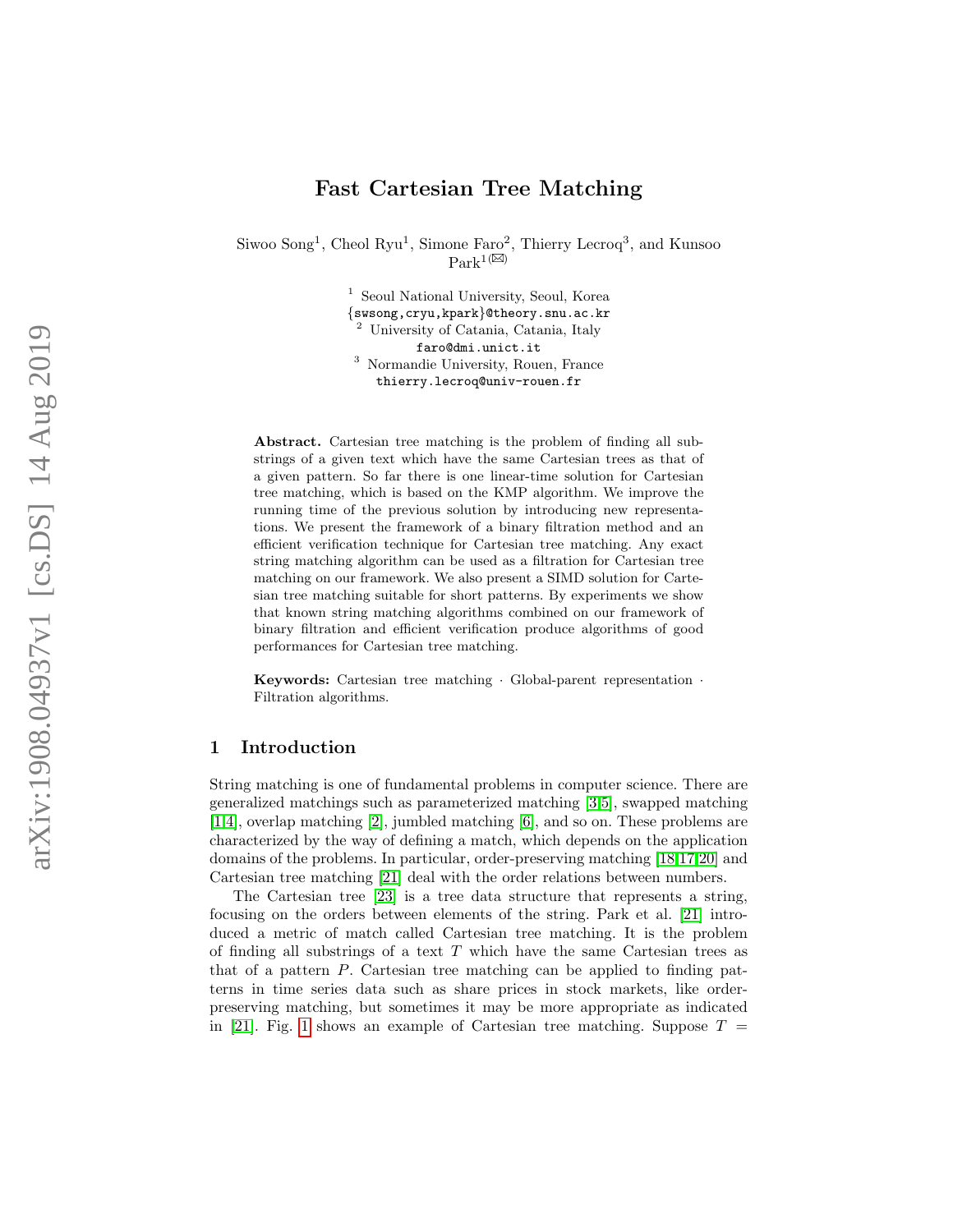<span id="page-1-0"></span>

Fig. 1: Cartesian tree matching, and Cartesian tree corresponding to pattern.

 $(10, 12, 16, 15, 6, 14, 9, 12, 11, 14, 9, 17, 12, 10, 12)$  and  $P = (3, 1, 6, 4, 8, 6, 7, 5, 9)$ . The Cartesian tree of substring  $u = (15, 6, 14, 9, 12, 11, 14, 9, 17)$  is the same as that of P. Note that if we use order-preserving matching instead of Cartesian tree matching as a metric, u does not match P.

String matching algorithms have been designed over the years. To speed up the search phase of string matching, algorithms based on automata and bit-parallelism were developed [\[14,](#page-12-6)[12\]](#page-12-7). In recent years, the SIMD instruction set architecture gave rise to packed string matching, where one can compare packed data elements in parallel. In the last few years, many solutions for orderpreserving matching have been proposed. Given a text of length n and a pattern of length m, Kubica et al. [\[20\]](#page-13-2) and Kim et al. [\[18\]](#page-13-0) gave  $O(n+m \log m)$  time solutions based on the KMP algorithm. Cho et al. [\[11\]](#page-12-8) presented an algorithm using the Boyer–Moore approach. Chhabra and Tarhio [\[10\]](#page-12-9) presented a new practical solution based on filtration, and Chhabra et al. [\[9\]](#page-12-10) gave a filtration algorithm using the Boyer-Moore-Horspool approach and SIMD instructions. Cantone et al. [\[7\]](#page-12-11) proposed filtration methods using the q-neighborhood representation and SIMD instructions. These filtration methods [\[10,](#page-12-9)[9](#page-12-10)[,7\]](#page-12-11) take sublinear time on average.

In this paper we introduce new representations, prefix-parent representation and *prefix-child representation*, which can be used to decide whether two strings have the same Cartesian trees or not. Using these representations, we improve the running time of the previous Cartesian tree matching algorithm in [\[21\]](#page-13-3). We also present a binary filtration method for Cartesian tree matching, and give an efficient verification technique for Cartesian tree matching based on the global-parent representation. On the framework of our binary filtration method and efficient verification technique, we can apply any known string matching algorithm [\[8,](#page-12-12)[15](#page-12-13)[,12\]](#page-12-7) as a filtration for Cartesian tree matching. In addition, we present a SIMD solution for Cartesian tree matching based on the global-parent representation, which is suitable for short patterns. We conduct experiments comparing many algorithms for Cartesian tree matching, which show that known string matching algorithms combined on the framework of our binary filtration and efficient verification for Cartesian tree matching produce algorithms of good performances for Cartesian tree matching.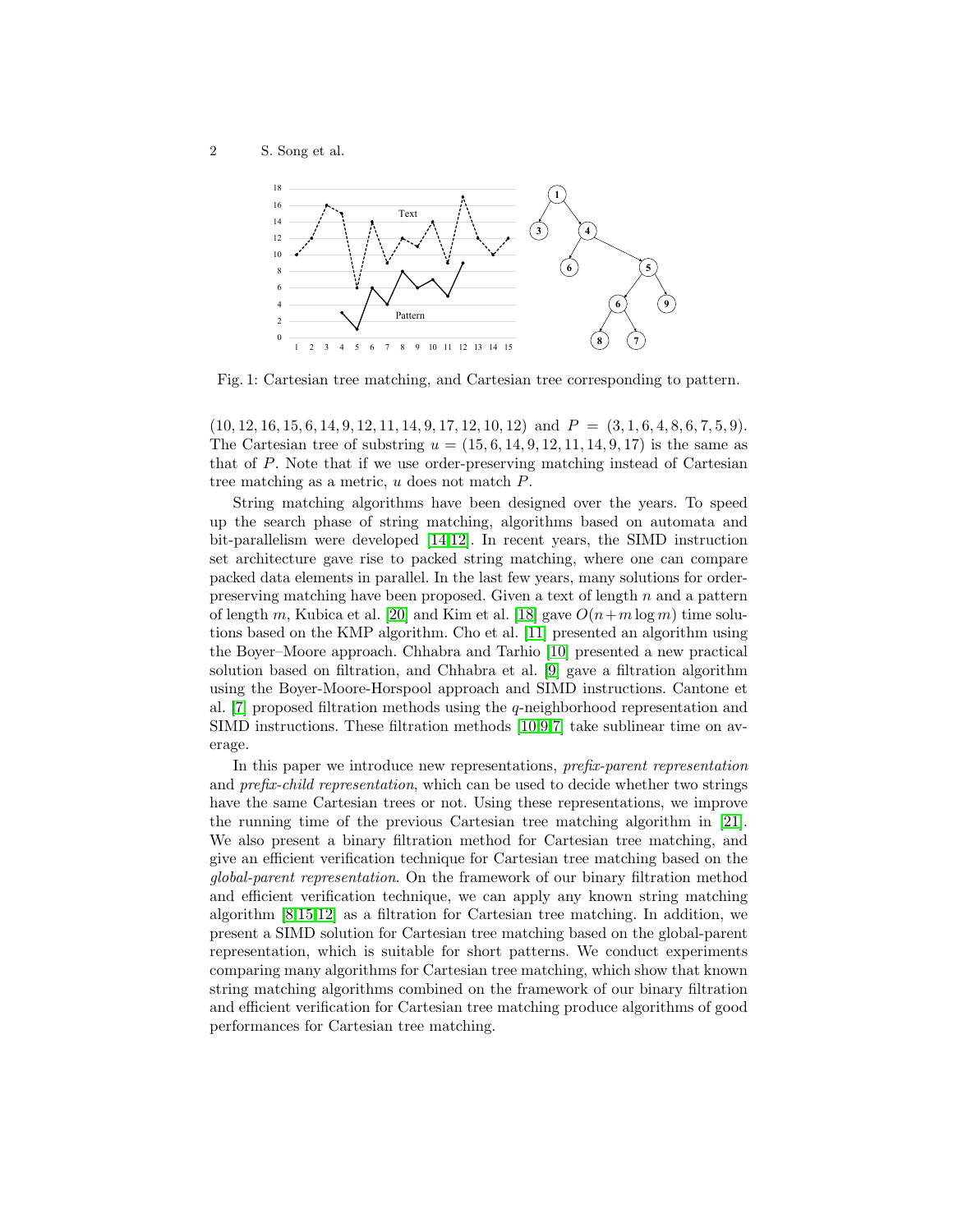This paper is organized as follows. In Section 2, we describe notations and the problem definition. In Section 3, we present an improved linear-time algorithm using new representations. In Section 4, we present the framework of binary filtration and efficient verification. In Section 5, we present a SIMD solution for short patterns. In Section 6, we give the experimental results of the previous algorithm and the proposed algorithms.

# 2 Preliminaries

#### 2.1 Basic notations

A string is defined as a finite sequence of elements in an alphabet  $\Sigma$ . In this paper, we will assume that  $\Sigma$  has a total order  $\leq$ . For a string  $S, S[i]$  represents the *i*th element of S, and  $S[i..j]$  represents a substring of S from the *i*th element to the j<sup>th</sup> element. If  $i > j$  then  $S[i..j]$  is an empty string.

We will say  $S[i] \prec S[j]$ , if and only if  $S[i] \prec S[j]$ , or  $S[i]$  and  $S[j]$  have the same value with  $i < j$ . Note that  $S[i] = S[j]$  (as elements of the string) if and only if  $i = j$ . Unless stated otherwise, the minimum is defined by  $\prec$ .

### 2.2 Cartesian tree matching

A string S can be associated with its corresponding Cartesian tree  $CT(S)$  [\[23\]](#page-13-4) according to the following rules:

- If S is an empty string, then  $CT(S)$  is an empty tree.
- If  $S[1..n]$  is not empty and  $S[i]$  is the minimum value among S, then  $CT(S)$ is the tree with  $S[i]$  as the root,  $CT(S[1..i-1])$  as the left subtree, and  $CT(S[i+1..n])$  as the right subtree.

Cartesian tree matching is to find all substrings of the text which have the same Cartesian trees as that of the pattern. Formally, Park et al. [\[21\]](#page-13-3) define it as follows:

**Definition 1.** (Cartesian tree matching) Given two strings text  $T[1..n]$  and pattern  $P[1..m]$ , find every  $1 \leq i \leq n-m+1$  such that  $CT(T[i..i+m-1]) =$  $CT(P[1..m])$ .

Instead of building the Cartesian tree for every position in the text to solve Cartesian tree matching, Park et al. [\[21\]](#page-13-3) use the following representation for a Cartesian tree.

**Definition 2.** (Parent-distance representation) Given a string  $S[1..n]$ , the parentdistance representation of S is a function  $\mathcal{PD}_S$ , which is defined as follows:

$$
\mathcal{PD}_S(i) = \begin{cases} i - \max_{1 \le j < i} \{j : S[j] \prec S[i] \} & \text{if such } j \text{ exists} \\ 0 & \text{otherwise.} \end{cases}
$$

Since the parent-distance representation has a one-to-one mapping to the Cartesian tree [\[21\]](#page-13-3), it can replace the Cartesian tree without any loss of information.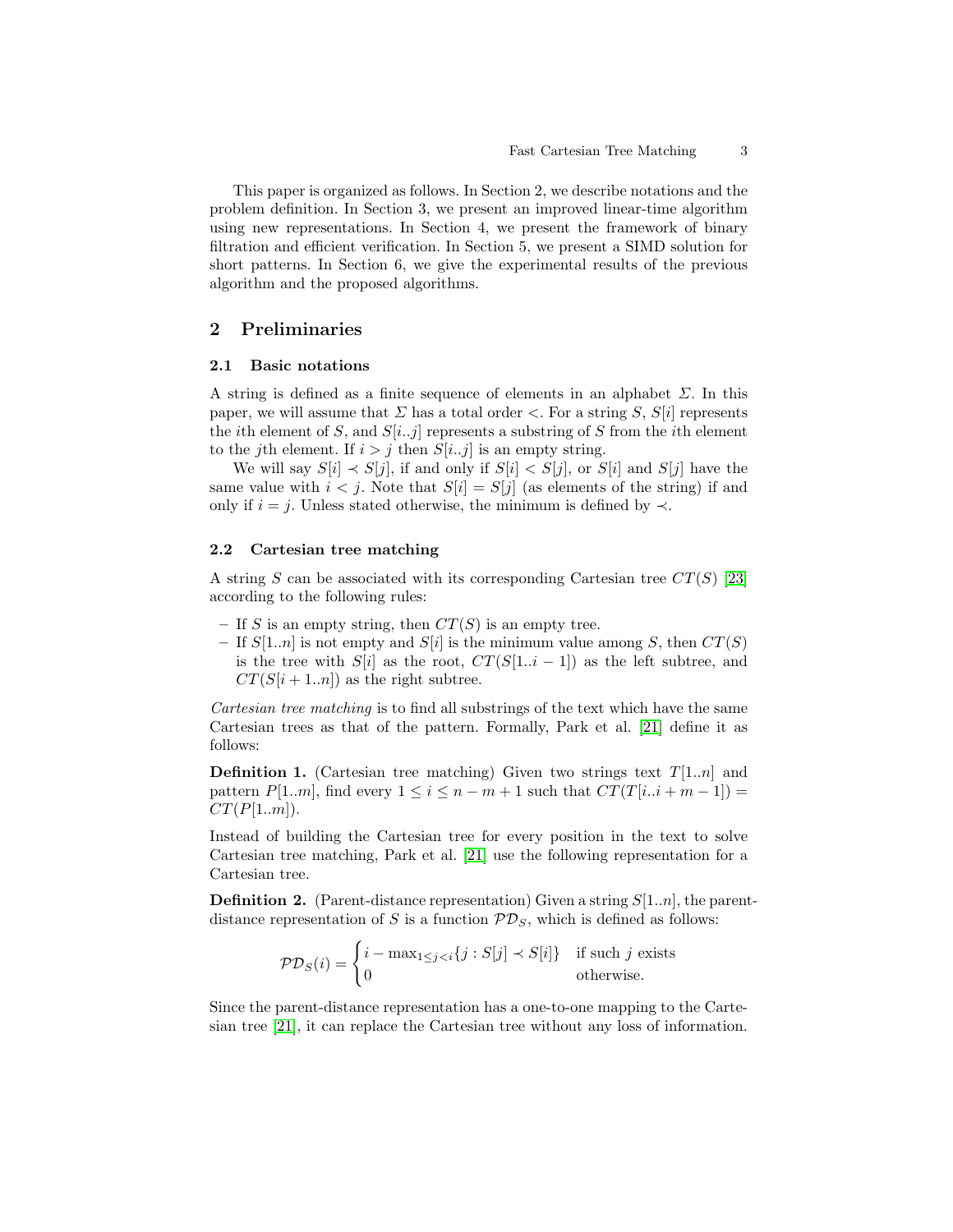<span id="page-3-0"></span>4 S. Song et al.

| $idx$   1 2 3 4 5 6 7 8 9 |                   |  |  |  |  |                                                                                                                                                                                |
|---------------------------|-------------------|--|--|--|--|--------------------------------------------------------------------------------------------------------------------------------------------------------------------------------|
|                           | 3 1 6 4 8 6 7 5 9 |  |  |  |  |                                                                                                                                                                                |
|                           |                   |  |  |  |  | $\boxed{\mathcal{PP}_{\mathcal{S}}\left[1\ 2\ 2\ 2\ 4\ 4\ 6\ 4\ 8\right] \mathcal{PP}_{\mathcal{S}}\left[3\right]\left[1\right]6\left[4\right]8\left[6\right]7\left[5\right]}$ |
|                           |                   |  |  |  |  | $\left \begin{array}{ccc c} \mathcal{PC}_{\mathcal{S}} & 1 & 1 & 3 & 3 & 5 & 5 & 7 & 6 & 9 \end{array}\right $ $\mathcal{PC}_{\mathcal{S}}$ 316486759                          |
|                           |                   |  |  |  |  | $\mathcal{GP}_{\mathcal{S}}$ 2 4 2 6 8 6 4 8 $\mathcal{GP}_{\mathcal{S}}$ 3 1 6 4 8 6 7 5 9                                                                                    |

Fig. 2:  $PP_S$ ,  $PC_S$ ,  $\mathcal{GP}_S$  for  $S = (3, 1, 6, 4, 8, 6, 7, 5, 9)$ .

### <span id="page-3-1"></span>3 Fast linear Cartesian tree matching

The previous algorithm for Cartesian tree matching due to Park et al. [\[21\]](#page-13-3) is based on the KMP algorithm [\[19\]](#page-13-5). They changed the pattern and the text to parent-distance representations and found matches using the KMP algorithm. To compute the parent-distance representations of substrings of the text using  $O(m)$  space, however, they used a deque data structure. We improve the text search phase of the previous algorithm by removing the overhead of computing parent-distance representations including deque operations.

In the text search phase of the previous algorithm, the parent-distance of each element T[i] in T[i – q..i] is computed to check whether it matches  $\mathcal{PD}_P(q+1)$ when we know that  $\mathcal{PD}_{P[1..q]}$  matches  $\mathcal{PD}_{T[i-q..i-1]}$ . We can do it directly without computing the parent-distances of text elements by using following representations: prefix-parent representation and prefix-child representation.

**Definition 3.** (prefix-parent representation) Given a string  $S[1..n]$ , the prefixparent representation of S is a function  $\mathcal{PP}_S$ , which is defined as follows:

$$
\mathcal{PP}_S(i) = \begin{cases} \max_{1 \le j < i} \{j : S[j] \prec S[i] \} & \text{if such } j \text{ exists} \\ i & \text{otherwise.} \end{cases}
$$

Since  $\mathcal{PP}_S(i) = i - \mathcal{PD}_S(i)$ , the prefix-parent representation also has a one-toone mapping to the Cartesian tree.

**Definition 4.** (prefix-child representation) Given a string  $S[1..n]$ , the prefixchild representation of S is a function  $PC_S$ , which is defined as follows:  $PC_S(1)$  = 1, and for  $i \geq 2$ ,

$$
\mathcal{PC}_S(i) = \begin{cases} j \text{ such that } S[j] \text{ is minimum for } 1 \le j < i \\ i & \text{if } \mathcal{PP}_S(i) = i - 1 \\ j \text{ such that } S[j] \text{ is minimum for } \mathcal{PP}_S(i) < j < i \quad \text{if } \mathcal{PP}_S(i) < i - 1. \end{cases}
$$

In other words,  $S[\mathcal{PC}_S(i)]$  is a child of  $S[i]$ , because  $S[\mathcal{PC}_S(i)]$  is the root of  $CT(S[\mathcal{PP}_S(i) + 1..i - 1])$  when  $\mathcal{PP}_S(i) < i - 1$ , and  $S[\mathcal{PC}_S(i)]$  is the root of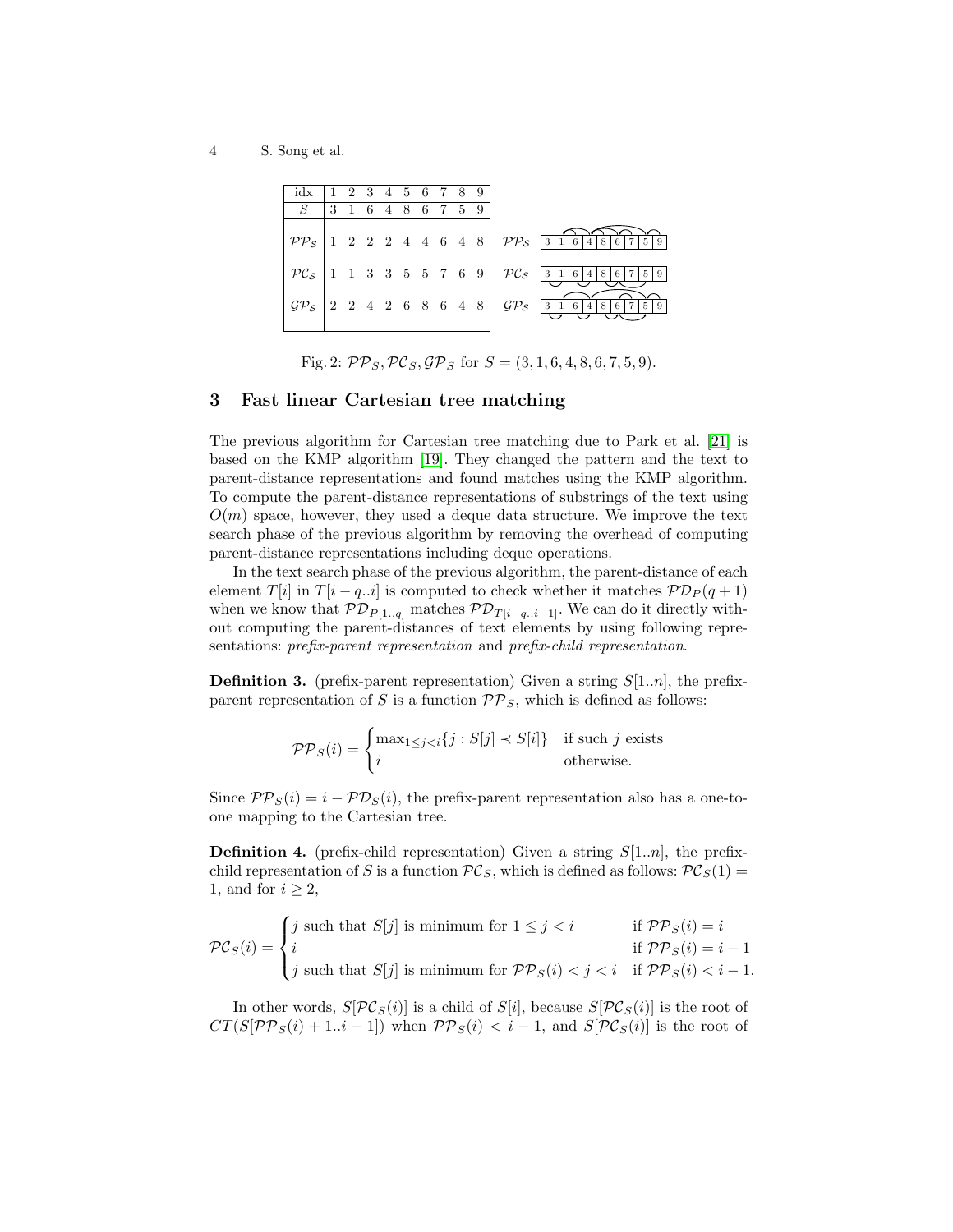<span id="page-4-0"></span>Algorithm 1 Text search of Cartesian tree matching

1: procedure CARTESIAN-TREE-MATCH $(T[1..n], P[1..m])$ 2:  $(PP_P, PC_P) \leftarrow \text{PREFIX-PARENT-CHILD-REP}(P)$ <br>3:  $\pi \leftarrow \text{FAILURE-FUNC}(P)$ 3:  $\pi \leftarrow \text{FAILURE-FUNC}(P)$ <br>4:  $q \leftarrow 0$ 4:  $q \leftarrow 0$ <br>5: for  $i \leftarrow$ 5: for  $i \leftarrow 1$  to *n* do<br>6: while  $a \neq 0$  do 6: while  $q \neq 0$  do<br>7: if  $T|i - q -$ 7: if  $T[i - q - 1 + \mathcal{PP}_P(q+1)] \preceq T[i] \preceq T[i - q - 1 + \mathcal{PC}_P(q+1)]$  then 8: 8: break 9: else 10:  $q \leftarrow \pi[q]$ 11:  $q \leftarrow q + 1$ <br>12: if  $q = m_1$ if  $q = m$  then 13: **print** "Match occurred at  $i - m + 1$ "<br>14:  $q \leftarrow \pi[a]$  $q \leftarrow \pi[q]$ 

 $CT(S[1..i-1])$  when  $\mathcal{PP}_S(i) = i$ . When  $\mathcal{PP}_S(i) = i-1$ , there is no child of  $S[i]$ in  $CT(S[1..i])$ , and thus we set  $PC_S(i)$  as i.

Fig. [2](#page-3-0) shows the prefix-parent representation (resp. the prefix-child representation) of string  $S = (3, 1, 6, 4, 8, 6, 7, 5, 9)$  by arrows. The arrow starting from  $S[i]$  indicates  $\mathcal{PP}_S(i)$  (resp.  $\mathcal{PC}_S(i)$ ). If  $\mathcal{PP}_S(i) = i$  (resp.  $\mathcal{PC}_S(i) = i$ ), we omit the arrow.

The advantage of using the prefix-child representation and the prefix-parent representation is that we can check whether each text element matches the corresponding pattern element in constant time without computing its parentdistance [\[21\]](#page-13-3).

<span id="page-4-1"></span>**Theorem 1.** Given two strings P and S, assume that  $P[1..q]$  and  $S[1..q]$  have the same prefix-parent representations. If  $S[\mathcal{PP}_P(q+1)] \preceq S[q+1] \preceq S[\mathcal{PC}_P(q+1)]$ 1)], then  $P[1..q+1]$  and  $S[1..q+1]$  have the same prefix-parent representations, and vice versa.

*Proof.* ( $\implies$ ) If  $q = 0$ , P[1] and S[1] always have the same prefix-parent 1. Now let's assume  $q \geq 1$ . There are three cases, in each of which we show that  $\mathcal{PP}_P(q+1) = \mathcal{PP}_S(q+1).$ 

- 1. Case  $\mathcal{PP}_P(q+1) = q+1$ : Since  $P[\mathcal{PC}_P(q+1)]$  is the minimum element in P[1..q] and  $\mathcal{PP}_P(i) = \mathcal{PP}_S(i)$  for  $1 \leq i \leq q$ ,  $S[\mathcal{PC}_P(q+1)]$  is also the minimum element in S[1..q]. Therefore, if  $S[q + 1] \preceq S[\mathcal{PC}_P(q + 1)]$  holds, then we have  $\mathcal{PP}_S(q+1) = q+1$ .
- 2. Case  $\mathcal{PP}_P(q+1) = q$ : Since  $S[q] \preceq S[q+1]$ , we have  $\mathcal{PP}_S(q+1) = q$ .
- 3. Case  $\mathcal{PP}_P(q + 1) < q$ : Since  $P[\mathcal{PC}_P(q + 1)]$  is the minimum element in  $P[\mathcal{PP}_P(q+1)+1..q]$  and  $\mathcal{PP}_P(i) = \mathcal{PP}_S(i)$  for  $1 \leq i \leq q$ ,  $S[\mathcal{PC}_P(q+1)]$  is also the minimum element in  $S[\mathcal{PP}_P(q+1)+1..q]$ . Therefore, if  $S[\mathcal{PP}_P(q+1)+1..q]$ 1)]  $\leq S[q + 1] \leq S[\mathcal{PC}_P(q + 1)]$  holds, then  $\mathcal{PP}_S(q + 1) = \mathcal{PP}_P(q + 1)$ .

```
(\Leftarrow) It is trivial by definitions of \mathcal{PP} and \mathcal{PC}.
```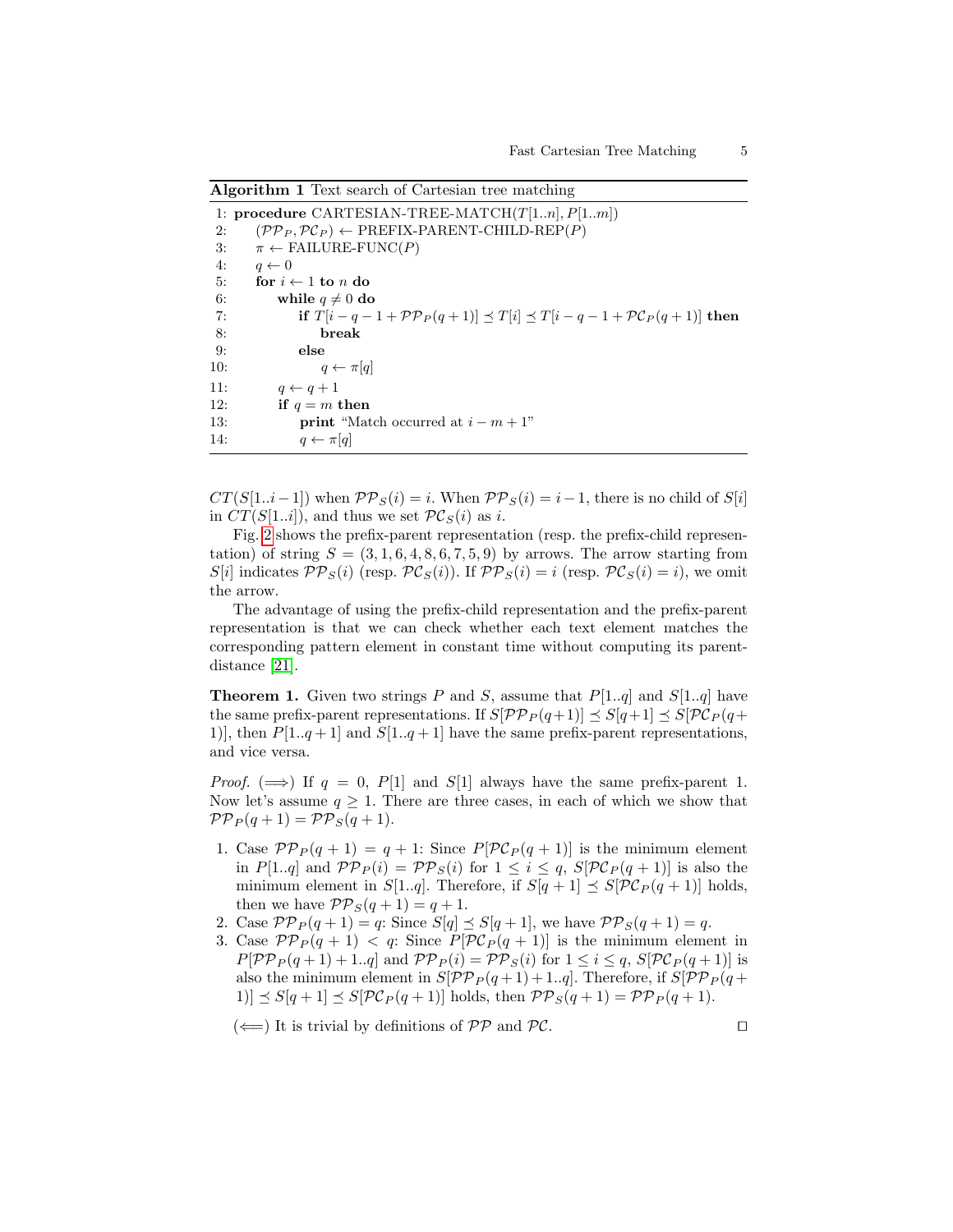<span id="page-5-0"></span>Algorithm 2 Computing prefix-parent and prefix-child representations

|     | 1: procedure PREFIX-PARENT-CHILD-REP $(P[1m])$ |
|-----|------------------------------------------------|
| 2:  | $ST \leftarrow$ an empty stack                 |
| 3:  | for $i \leftarrow 1$ to m do                   |
| 4:  | $j_{next} \leftarrow i$                        |
| 5:  | while $ST$ is not empty do                     |
| 6:  | $i \leftarrow ST.top$                          |
| 7:  | if $P[j] \prec P[i]$ then                      |
| 8:  | break                                          |
| 9:  | ST.pop                                         |
| 10: | $j_{next} \leftarrow j$                        |
| 11: | $\mathcal{PC}_P(i) \leftarrow j_{next}$        |
| 12: | if $ST$ is empty then                          |
| 13: | $\mathcal{PP}_P(i) \leftarrow i$               |
| 14: | else                                           |
| 15: | $\mathcal{PP}_P(i) \leftarrow j$               |
| 16: | ST.push(i)                                     |
| 17: | return $(\mathcal{PP}_P, \mathcal{PC}_P)$      |

With the prefix-parent representation and the prefix-child representation of pattern P, we can simplify the text search. For each element  $T[i]$ , we can check  $\mathcal{PP}_P(q+1) = \mathcal{PP}_{T[i-q..i]}(q+1)$  by comparing  $T[i]$  with the elements in  $T[i-q..i]$ whose indices correspond to  $\mathcal{PP}_P(q+1)$  and  $\mathcal{PC}_P(q+1)$  in P. Using this idea, we don't have to compute  $\mathcal{PP}_{T[i-q..i]}(q+1)$ . Algorithm [1](#page-4-0) describes the algorithm to do this. We compute the failure function  $\pi$  in the same way as [\[21\]](#page-13-3) does.

Given a string  $P[1..m]$ , we can compute the prefix-child representation and the prefix-parent representation simultaneously in linear time using a stack.  $\mathcal{PP}_P(i) = j$  means that  $P[j] \prec P[k]$  for  $j \prec k \prec i$ . The same is true for  $PC_P(i)$ . On the stack, therefore, we maintain only j's which satisfy  $P[j] \prec P[k]$ for  $j < k < i$  while scanning from  $i = 1$  to m. Suppose that  $j_1, j_2, \ldots, j_r$  are on the stack when we are computing  $\mathcal{PP}_P(i)$  and  $\mathcal{PC}_P(i)$ . (We assume that  $j_{r+1} = i$ .) Then,  $(P[j_1], P[j_2], \ldots, P[j_r])$  forms an increasing subsequence of P. When we consider a new index i, we pop the indices  $j_r, j_{r-1}, \ldots, j_{t+1}$  repeatedly until we have  $P[j_t] \prec P[i]$ . If there exists such an index  $j_t$ , we set  $\mathcal{PP}_P(i) = j_t$ and  $PC_P(i) = j_{t+1}$ . (If  $t = r$ , then  $PC_P(i) = j_{t+1} = i$ .) Otherwise,  $P[i]$  is the minimum element in  $P[1..i]$ , and thus  $\mathcal{PP}_P(i) = i$  and  $\mathcal{PC}_P(i) = j_1$ . Finally, we push i onto the stack. Algorithm [2](#page-5-0) describes the algorithm to compute  $\mathcal{PP}_P$ and  $PC_P$  simultaneously.

### 4 Fast Cartesian tree matching with filtration

In this section we present a practical solution based on filtration. Our solution for Cartesian tree matching consists of two phases: filtration and verification. First, the text is filtered with some exact string matching algorithm using a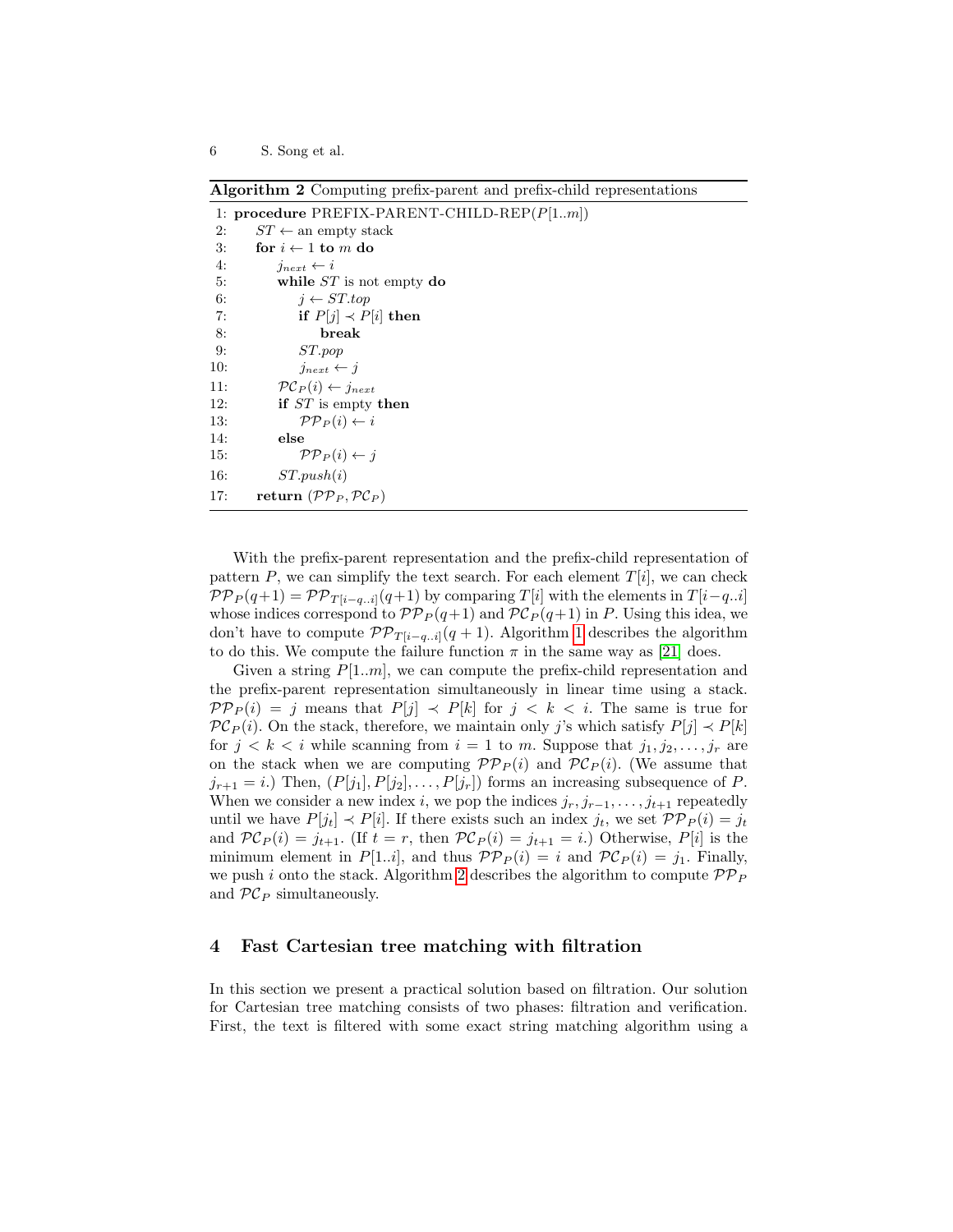binary representation. In the second phase, the potential candidates are verified using a global-parent representation.

#### <span id="page-6-2"></span>4.1 Filtration

In the filtration phase, a string S is translated into a binary representation  $\beta_S$ as follows.

**Definition 5.** (binary representation) Given a string  $S[1..n]$ , the binary representation of S is a binary string  $\beta_S$  of length  $n-1$ , which is defined as follows:

$$
\beta_S[i] = \begin{cases} 0 & \text{if } \mathcal{PP}_S(i+1) = i \\ 1 & \text{otherwise,} \end{cases}
$$

for each  $1 \leq i \leq n-1$ .

One can easily check whether  $PP_S(i + 1) = i$  is true or not by comparing  $S[i]$ and  $S[i+1]$ :  $\mathcal{PP}_S(i+1) = i$  if and only if  $S[i] \prec S[i+1]$ . The following theorem proves that the binary representation can be used to filter a text T to search for all Cartesian tree matching occurrences of a pattern P.

<span id="page-6-0"></span>**Theorem 2.** Let  $P$  and  $T$  be two strings of lengths  $m$  and  $n$ , respectively, and let  $\beta_P$  and  $\beta_T$  be the binary representations associated with P and T, respectively. If  $CT(P[1..m]) = CT(T[i..i + m - 1])$ , then  $\beta_P[j] = \beta_T[i + j - 1]$ for  $1 \leq j \leq m-1$ .

Proof. The prefix-parent representation has a one-to-one mapping to the Cartesian tree. Therefore, if  $CT(P[1..m]) = CT(T[i..i + m - 1])$ , then  $\mathcal{PP}_P(j+1) =$  $\mathcal{PP}_T(i+j)$  for  $0 \leq j \leq m-1$ . If  $\mathcal{PP}_P(j+1) = \mathcal{PP}_T(i+j)$ , then  $\beta_P[j] =$  $\beta_T[i+j-1]$  for  $1 \leq j \leq m-1$ .

Theorem [2](#page-6-0) guarantees that any standard exact string matching algorithm can be used as a filtration procedure. As the exact string matching algorithm returns matches of  $\beta_P$  in  $\beta_T$ , these matches are only possible candidates of Cartesian tree matching which should be verified.

Cantone et al. [\[7\]](#page-12-11) presented two filtration methods other than the binary representation to solve order-preserving matching. They used the property that T doesn't match P at position i if there are two positions j and k such that  $P[j] \preceq P[k] \Leftrightarrow T[i+j-1] \preceq T[i+k-1]$  doesn't hold. Thus any comparison result between two positions can be used for filtration. In Cartesian tree matching, however, even if there exist such  $j$  and  $k$ , the corresponding Cartesian trees can be the same when  $|j - k| > 1$ . Therefore, we cannot use these filtration methods for Cartesian tree matching.

#### <span id="page-6-1"></span>4.2 Verification

In the verification phase, we have to check whether the candidates found by the filtration phase are actual matches or not. This checking can be done using prefixparent and prefix-child representations by Theorem [1,](#page-4-1) which takes 2 comparisons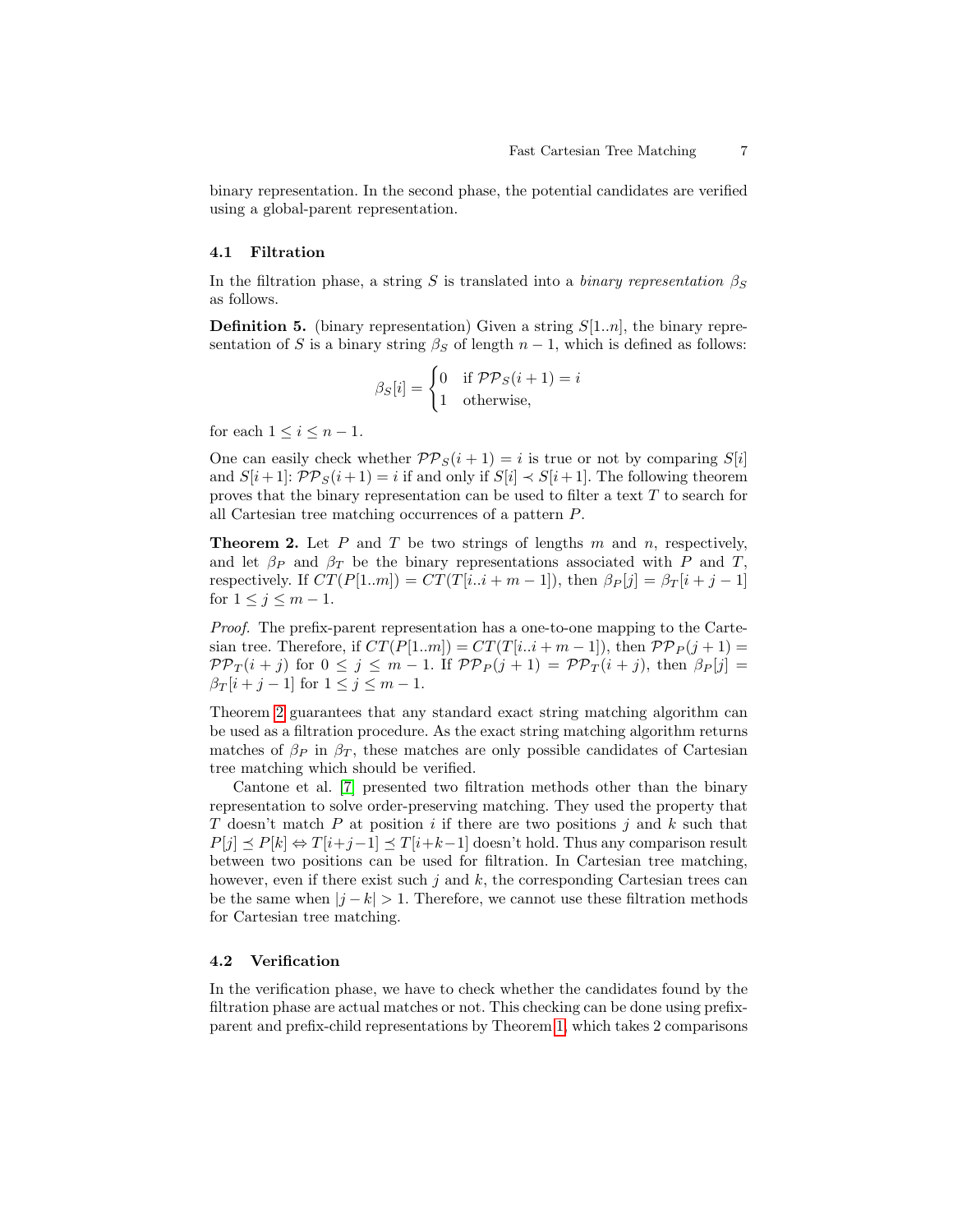per element. In order to reduce the number of comparisons to 1, we introduce another representation as follows.

**Definition 6.** (Global-parent representation) Given a string  $S[1..n]$ , the globalparent representation of S is a function  $\mathcal{GP}_S$ , which is defined as follows:

$$
\mathcal{GP}_S(i) = \begin{cases} j & \text{such that } \mathcal{PC}_S(j) = i \text{ for } j > i \\ \mathcal{PP}_S(i) & \text{if such } j \text{ doesn't exist.} \end{cases}
$$

 $\mathcal{GP}_S(i)$  is well-defined because there is at most one  $j > i$  which satisfies  $\mathcal{PC}_S(j)$  = i. Fig. [2](#page-3-0) shows the global-parent representation by arrows. The arrow starting from S[i] indicates the global parent of S[i]. If  $\mathcal{GP}_S(i) = i$ , we omit the arrow.

<span id="page-7-0"></span>**Theorem 3.** Two strings  $P[1..m]$  and  $S[1..m]$  have the same Cartesian trees if and only if  $S[\mathcal{GP}_P(i)] \preceq S[i]$  for all  $1 \leq i \leq m$ .

*Proof.* We will prove that  $S[\mathcal{PP}_P(i)] \preceq S[i] \preceq S[\mathcal{PC}_P(i)]$  for all  $1 \leq i \leq m$  if and only if  $S[\mathcal{GP}_P(i)] \preceq S[i]$  for all  $1 \leq i \leq m$ .

 $(\Longrightarrow)$  It is trivial by definition of  $\mathcal{GP}$ .

 $(\Leftarrow)$  Assume  $S[\mathcal{GP}_P(i)] \preceq S[i]$  for all  $1 \leq i \leq m$ . For any  $1 \leq k \leq m$ , we first show  $S[k] \preceq S[\mathcal{PC}_P(k)]$ , and then we show  $S[\mathcal{PP}_P(k)] \preceq S[k]$ .

- 1. (Proof of  $S[k] \preceq S[\mathcal{PC}_P(k)]$ ) There are two cases:  $\mathcal{PC}_P(k) = k$  and  $\mathcal{PC}_P(k) \neq$ k. If  $PC_P(k) = k$ , then  $S[k] \preceq S[\mathcal{PC}_P(k)]$  holds trivially. Otherwise, since  $\mathcal{GP}_P(\mathcal{PC}_P(k)) = k, S[k] = S[\mathcal{GP}_P(\mathcal{PC}_P(k))] \preceq S[\mathcal{PC}_P(k)].$  Therefore,  $S[k] \preceq$  $S[\mathcal{PC}_P(k)]$  holds.
- 2. (Proof of  $S[\mathcal{PP}_P(k)] \preceq S[k]$ ) If  $\mathcal{GP}_P(k) = \mathcal{PP}_P(k)$ , then  $S[\mathcal{PP}_P(k)] =$  $S[\mathcal{GP}_P(k)] \preceq S[k]$ . So we only have to consider the case that there is  $k_1 > k$ which satisfies  $\mathcal{PC}_P(k_1) = k$ . Let  $k = k_0 < k_1 < \cdots < k_r \leq m$  be a sequence such that  $PC_P(k_{l+1}) = k_l$ , and there is no  $k_{r+1} > k_r$  which satisfies  $PC_P(k_{r+1}) = k_r$ . Since  $(k_0, k_1, \ldots, k_r)$  is a strictly increasing sequence, such  $k_r$  always exists. Note that  $\mathcal{GP}_P(k_l) = k_{l+1}$  except for  $\mathcal{GP}_P(k_r)$ . On the sequence, there may or may not exist j such that  $\mathcal{PP}_P(k_j) = k_j$ . Suppose that there exists some j such that  $\mathcal{PP}_P(k_j) = k_j$ . Since  $k_{j-1} =$

 $\mathcal{PC}_P(k_j), P[k_{j-1}]$  is the minimum element in  $P[1..k_j-1]$ , and so  $\mathcal{PP}_P(k_{j-1}) =$  $k_{j-1}$ . Proceeding inductively,  $\mathcal{PP}_P(k_l) = k_l$  for all  $l \leq j$ . Thus  $S[\mathcal{PP}_P(k)]$   $\preceq$  $S[k]$  holds trivially.

Now we consider the case that  $\mathcal{PP}_P(k_j) \neq k_j$  for all j. Then, we have  $S[k_0] \succeq$  $S[k_1] \succeq \cdots \succeq S[k_r] \succeq S[\mathcal{GP}_P(k_r)] = S[\mathcal{PP}_P(k_r)]$  by the assumption that  $S[\mathcal{GP}_P(i)] \preceq S[i]$  for all i. We now show  $\mathcal{PP}_P(k_r) = \mathcal{PP}_P(k)$  as follows. Since  $\mathcal{PC}_P(k_r) = k_{r-1}, P[k_{r-1}]$  is the minimum element in  $P[\mathcal{PP}_P(k_r) + 1..k_r -$ 1], and  $P[k_{r-1}] \succeq P[\mathcal{PP}_P(k_r)]$ . Hence, we have  $\mathcal{PP}_P(k_{r-1}) = \mathcal{PP}_P(k_r)$ . Inductively, we can show that  $\mathcal{PP}_P(k_0) = \mathcal{PP}_P(k_1) = \cdots = \mathcal{PP}_P(k_r)$ . Therefore,  $S[\mathcal{PP}_P(k)] \preceq S[k]$  holds.  $\square$ 

By Theorem [3,](#page-7-0) we only have to compare once for each element in the verification phase. For a potential candidate obtained from the filtration phase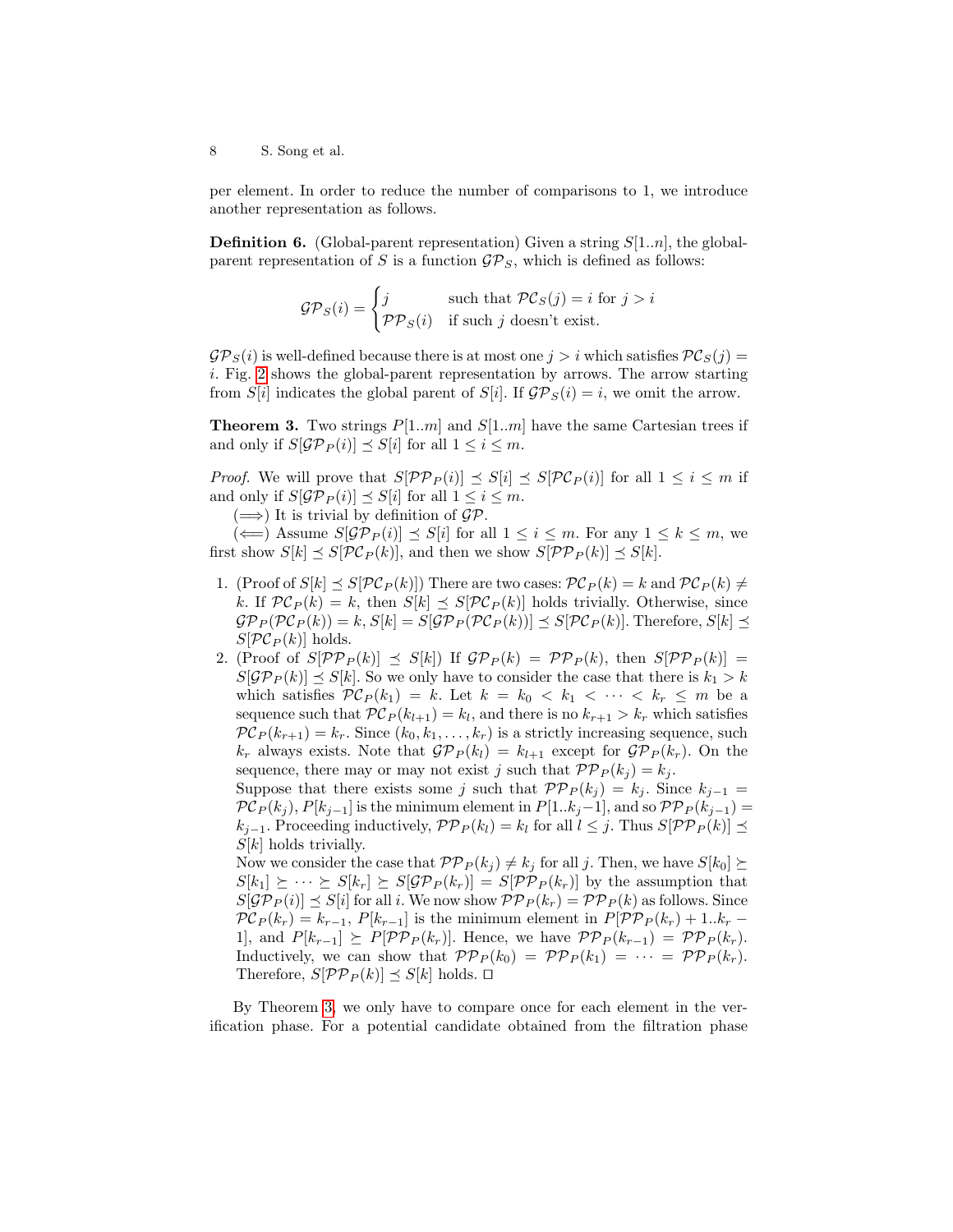(say, it starts from  $T[i]$ ), we compare  $T[i + q - 1]$  and  $T[i + \mathcal{GP}_P(q) - 1]$ from  $q = 1$  to m. The candidate is discarded when there exists q such that  $T[i+q-1] \prec T[i+\mathcal{GP}_P(q)-1].$ 

We compute the global-parent representation using a stack, as in computing the prefix-parent and the prefix-child representations. The only difference is that first we set  $\mathcal{GP}_P(i)$  as  $\mathcal{PP}_P(i)$ , and then if we find j such that  $\mathcal{PC}_P(j) = i$  we update  $\mathcal{GP}_P(i)$  to j.

#### 4.3 Sublinear time on average

The proof of sublinearity is similar to the analysis of order-preserving matching with filtration [\[10\]](#page-12-9). Let's assume that the elements in the pattern  $P$  and the text T are independent of each other and the distribution is uniform. The verification phase takes time proportional to the pattern length times the number of potential candidates. When alphabet size is  $|\Sigma|$ , the probability that  $\beta_P[i] = 0$  (i.e., probability that  $P[i] \prec P[i+1]$ ) is  $(|\Sigma|^2 + |\Sigma|)/(2|\Sigma|^2)$ , since there are  $|\Sigma|^2$  pairs and  $|\Sigma|$  pairs among them have equal elements. Similarly, the probability that  $\beta_P[i] = 1$  is  $(|\Sigma|^2 - |\Sigma|)/(2|\Sigma|^2)$ , and it is the same for  $\beta_T[i]$ . Therefore, the probability that  $\beta_P[i] = \beta_T[i]$  is  $((|\Sigma|^2 + |\Sigma|)/(2|\Sigma|^2))^2 + ((|\Sigma|^2 - |\Sigma|)/(2|\Sigma|^2))^2 =$  $1/2 + 1/(2|\mathcal{L}|^2)$ . As the pattern length increases, the number of potential candidates decreases exponentially, and the verification time approaches zero. Hence, the filtration time dominates. So if the filtration method takes a sublinear time in the average case, the total algorithm takes a sublinear time in the average case, too.

#### 4.4 SIMD instructions

When we use the Boyer-Moore-Horspool algorithm [\[15\]](#page-12-13) and the Alpha skip search algorithm [\[8\]](#page-12-12) as the filtration method, we pack four 32-bit numbers or sixteen 8-bit numbers into a register, as in order-preserving matching algorithms [\[9,](#page-12-10)[7\]](#page-12-11). Each pair of two corresponding packed data elements can be compared in parallel using streaming SIMD extensions (SSE) [\[16\]](#page-13-6). In the case of 32-bit integers, for example, we compute  $(T[i+3] > T[i+4]$ ,  $(T[i+2] > T[i+3])$ ,  $(T[i+1] > T[i+2])$ , and  $(T[i] > T[i+1])$  in parallel as in Algorithm [3,](#page-9-0) where instruction \_mm\_loadu\_si128((\_m128i \*)(T + i)) loads four 32-bit integers from memory  $T+i$  into a 128-bit register, instruction  $\text{mm\_cmpgt\_epi32}(a, b)$  compares four pairs of packed 32-bit integers and returns the results of the comparisons into a 128-bit register, instruction  $\text{mm}\text{-}\text{casts}$  integers the integer type to the float type, and instruction  $\text{mm}$  movemask ps selects only the most significant bits of the 4 floats. Comparing a pair of sixteen 8-bit numbers can be done similarly.

### <span id="page-8-0"></span>5 SIMD solution for short patterns

In this section we present an algorithm that works when the alphabet consists of 1-byte characters and the pattern length  $m$  is at most 16. As shown in Section [4.2,](#page-6-1)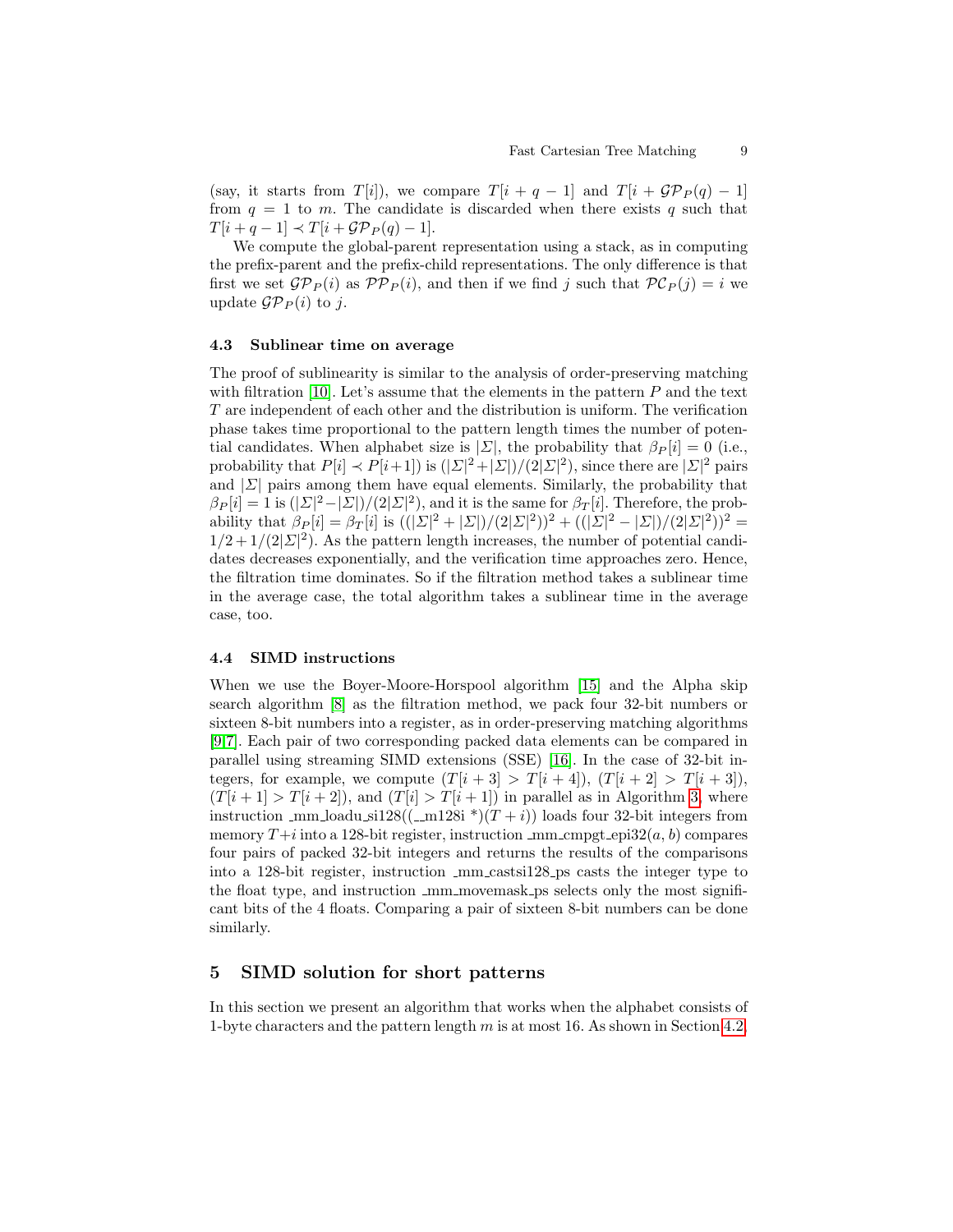<span id="page-9-0"></span>Algorithm 3 Compare integers in parallel

|    | 1: procedure COMPAREUSINGSIMD $(T[1n], i)$                            |
|----|-----------------------------------------------------------------------|
| 2: | $-m128i$ <i>a</i> ← mm_loadu_si128((_m128i *)( <i>T</i> + <i>i</i> )) |
| 3: | $-m128i b \leftarrow mm\_loadu_s i128((\_m128i*)(T+i+1))$             |
| 4: | _m128i $r \leftarrow$ _mm_cmpgt_epi32( <i>a</i> , <i>b</i> )          |
| 5: | return _mm_movemask_ps(_mm_castsi128_ps( $r$ ))                       |

we test  $T[s+i-1] \succeq T[s+\mathcal{GP}_P(i)-1]$  for  $1 \leq i \leq m$  to check for an occurrence at position s of the text T.

Let  $W$  be a word of 16 bytes containing the current window of the text, i.e.,  $W = T[s..s + 15]$ . For  $1 \leq i \leq m$ , we define  $W_i$  (word obtained from W by shifting  $i - \mathcal{GP}_P(i)$  positions to the left or to the right, depending on the sign of  $i - \mathcal{GP}_P(i)$  as follows:

$$
W_i = \begin{cases} W \ll (\mathcal{GP}_P(i) - i) & \text{if } i < \mathcal{GP}_P(i) \\ W \gg (i - \mathcal{GP}_P(i)) & \text{if } i > \mathcal{GP}_P(i). \end{cases}
$$

For fixed i, we can find the positions j which satisfy  $W[j + i - 1] \succeq W[j +$  $\mathcal{GP}_P(i) - 1$  for  $0 \leq j \leq 15$  in parallel by comparing  $W_i$  to W using SIMD instructions. The satisfying positions for all  $1 \leq i \leq m$  are the occurrences of the pattern. The details of the algorithm are as follows. We test whether  $W_i[j] \preceq W[j]$  for  $0 \leq j \leq 15$  in parallel using the SIMD instruction  $R_i =$ mm\_cmpgt\_epi8( $W, W_i$ ) for  $i <$   $\mathcal{GP}_P(i)$  or  $R_i = \sim \text{mm\_cmpgt\_epi8}(W_i, W)$  for  $i > \mathcal{GP}_P(i)$ . (In order to get only significant bits when computing  $R_i$ , we use instruction \_mm\_movemask\_epi8.) Then we compute  $q = AND_{i=1}^{m} (R_i \ll (i-1)).$ Finally, we report a match at position  $s + j$  of the text if  $q[j] = 1$ .

*Example 1.* Let's consider an example of the pattern  $P = (3, 1, 6, 4, 8)$  and the window of the text  $W = (10, 12, 16, 15, 6, 14, 9, 12, 11, 14, 9, 17, 12, 13, 12, 10)$ . We observe that since  $1 - \mathcal{GP}_P(1) = 3 - \mathcal{GP}_P(3)$ ,  $R_1 = R_3$ . Moreover we do not need to compute  $R_2$ , since  $2-\mathcal{GP}_P(2)=0$ . Hence we compute  $R_1, R_4$ , and  $R_5$ .

W = 10, 12, 16, 15, 06, 14, 09, 12, 11, 14, 09, 17, 12, 13, 12, 10  $W_1 = 12, 16, 15, 06, 14, 09, 12, 11, 14, 09, 17, 12, 13, 12, 10$  $R_1 = 0, 0, 1, 1, 0, 1, 0, 1, 0, 1, 0, 1, 0, 1, 1, 1,$ W = 10, 12, 16, 15, 06, 14, 09, 12, 11, 14, 09, 17, 12, 13, 12, 10  $W_4 = 10, 12, 16, 15, 06, 14, 09, 12, 11, 14, 09, 17, 12, 13$  $R_4 = -1, -1, 1, 1, 0, 0, 1, 0, 1, 1, 0, 1, 1, 0, 1, 1$ W = 10, 12, 16, 15, 06, 14, 09, 12, 11, 14, 09, 17, 12, 13, 12, 10  $W_5 = 10, 12, 16, 15, 06, 14, 09, 12, 11, 14, 09, 17, 12, 13, 12$  $R_5 = -1, 1, 1, 0, 0, 1, 0, 1, 0, 1, 0, 1, 0, 1, 0, 0, 0$ 

The final result  $q$  can be computed as follows: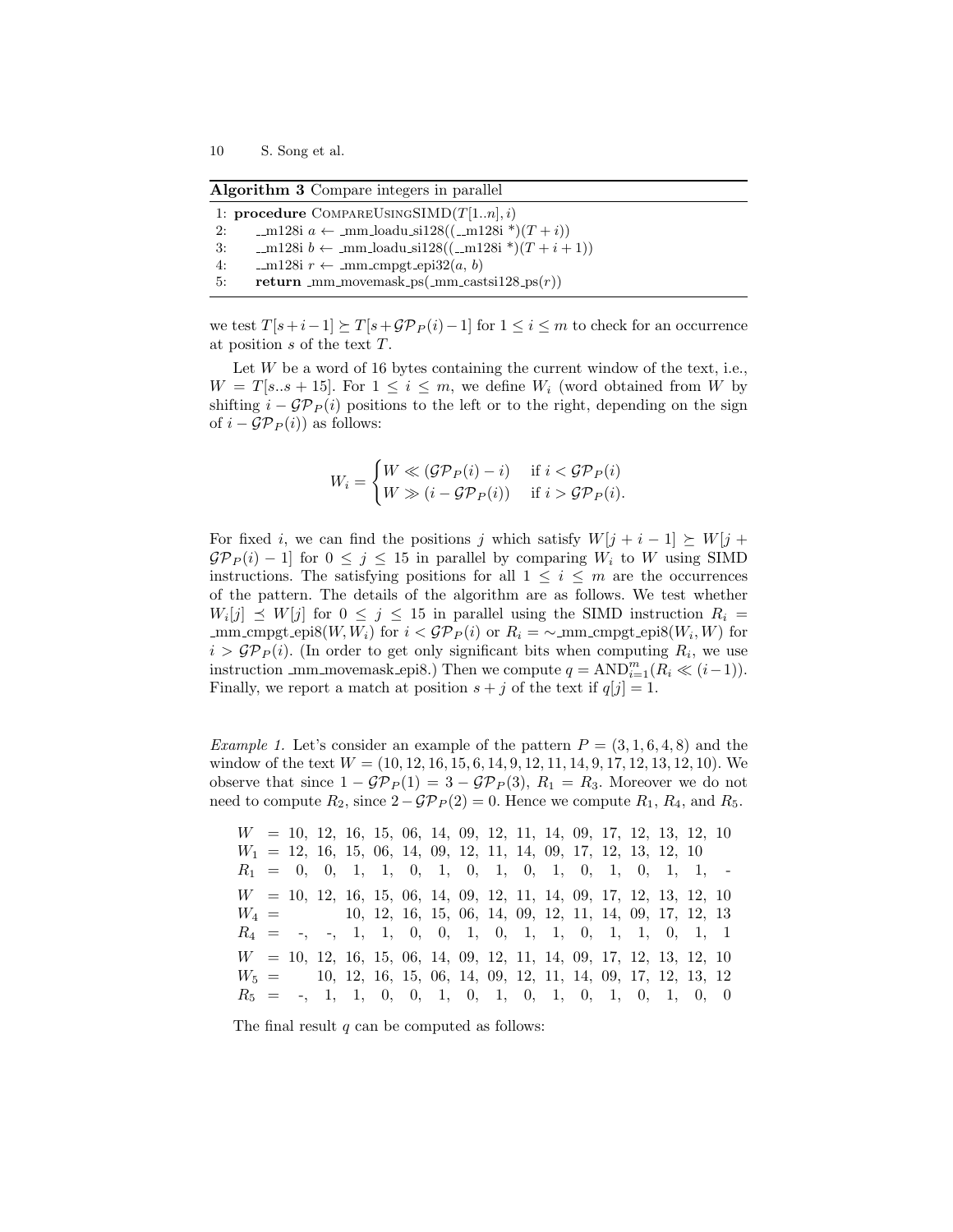<span id="page-10-0"></span>

| Dataset       | m               |          | <b>KMP</b> IKMP | SBNDMCT        |           |   |                     | <b>BMHCT</b>                    |    |    |      | $PM$      |                                                                                                          |    |      |
|---------------|-----------------|----------|-----------------|----------------|-----------|---|---------------------|---------------------------------|----|----|------|-----------|----------------------------------------------------------------------------------------------------------|----|------|
|               |                 | CT       | CT              | $\overline{2}$ | 4         | 6 | 4                   | 8                               | 12 | 16 | 4    | 8         | 12                                                                                                       | 16 | CT   |
| Random        | $\frac{5}{2}$   | 10.52    | 6.84            |                | 4.99 4.42 |   | 4.17                |                                 |    |    | 3.31 |           |                                                                                                          |    |      |
| int           | 9               | 10.71    | 6.83            |                |           |   |                     | 2.71 2.31 1.95 1.95 1.64        |    |    |      | 1.91 2.26 |                                                                                                          |    |      |
|               |                 | 17 10.69 | 6.83            |                |           |   |                     |                                 |    |    |      |           | $1.39$ 1.34 0.95 1.31 0.80 0.86 1.60 1.13 0.45 0.61 3.91                                                 |    |      |
|               |                 | 33 10.69 | 6.83            |                |           |   |                     |                                 |    |    |      |           | $\vert 0.72 \; 0.70 \; 0.65 \vert 1.07 \; 0.51 \; 0.51 \; 1.01 \vert 0.76 \; 0.32 \; 0.30 \; 0.48 \vert$ |    |      |
|               |                 | 65 10.71 | 6.83            |                |           |   |                     |                                 |    |    |      |           | $0.72$ 0.71 0.66 0.98 0.44 0.43 0.71 0.61 0.27 0.24 0.28                                                 |    |      |
| Seoul         | 5               | 5.08     | 3.07            | 2.67 2.91      |           |   | 2.52                |                                 |    |    | 2.27 |           |                                                                                                          |    |      |
| temp          | 9               | 5.11     | 3.14            |                |           |   |                     | $1.56$ 1.45 1.55 1.55 1.23      |    |    |      | 1.27 1.77 |                                                                                                          |    |      |
|               | 17 <sup>1</sup> | 5.51     | 3.12            |                |           |   |                     |                                 |    |    |      |           | $0.89$ $0.81$ $0.71$   1.10 $0.62$ $0.63$ $0.84$   $0.88$ <b>0.44</b> $0.49$ $2.55$                      |    |      |
|               | 331             | 5.56     | 3.12            |                |           |   |                     |                                 |    |    |      |           | $0.49\;0.48\;0.45\;0.84\;0.40\;0.34\;0.41\;0.68\;0.32\;0.20\;0.25$                                       |    |      |
|               | 65              | 5.52     | 3.11            |                |           |   |                     |                                 |    |    |      |           | $0.48$ 0.48 0.46 0.77 0.26 0.19 0.28 0.57 0.25 0.13 0.12                                                 |    |      |
| Random        |                 | 5 10.24  | 6.86            | 4.80 4.44      |           |   | 3.95                |                                 |    |    | 3.22 |           |                                                                                                          |    | 0.50 |
| $_{\rm char}$ | $\overline{7}$  | 10.32    | 6.86            |                |           |   | 3.53 2.89 4.47 2.39 |                                 |    |    | 2.40 |           |                                                                                                          |    | 0.84 |
|               | 9               | 10.34    | 6.85            |                |           |   |                     | 2.65 2.32 1.94 1.74 1.24        |    |    |      | 1.91 1.47 |                                                                                                          |    | 1.32 |
|               |                 | 13 10.32 | 6.85            |                |           |   |                     | $1.75$ 1.68 1.10 1.23 0.70 0.68 |    |    |      |           | $1.34$ 0.45 1.15                                                                                         |    | 3.76 |
|               |                 | 17 10.35 | 6.86            |                |           |   |                     |                                 |    |    |      |           | 1.28 1.25 0.87 1.04 0.52 0.49 0.79 1.04 0.27 0.32 1.64                                                   |    |      |
|               |                 | 33 10.34 | 6.85            |                |           |   |                     |                                 |    |    |      |           | $0.61$ 0.60 0.54 0.78 0.29 0.26 0.43 0.66 0.16 0.09 0.11                                                 |    |      |
|               |                 | 65 10.36 | 6.86            |                |           |   |                     |                                 |    |    |      |           | $0.63$ $0.63$ $0.55$ $0.74$ $0.20$ $0.17$ $0.27$ $0.47$ $0.13$ $0.04$ $0.05$                             |    |      |

Table 1: Execution times in seconds for random patterns in texts (Random datasets: for 100 patterns, Seoul temperatures dataset: for 1000 patterns).

| $R_1$                                                              |  |  |  |  |  |  |  | $= 0, 0, 1, 1, 0, 1, 0, 1, 0, 1, 0, 1, 0, 1, 1, 1, -$ |  |
|--------------------------------------------------------------------|--|--|--|--|--|--|--|-------------------------------------------------------|--|
| $R_3 \ll 2 = 1, 1, 0, 1, 0, 1, 0, 1, 0, 1, 0, 1, 1, -, 0, 0$       |  |  |  |  |  |  |  |                                                       |  |
| $R_4 \ll 3 = 1, 0, 0, 1, 0, 1, 1, 0, 1, 1, 0, 1, 1, 0, 0, 0, 0$    |  |  |  |  |  |  |  |                                                       |  |
| $R_5 \ll 4 = 0, 1, 0, 1, 0, 1, 0, 1, 0, 1, 0, 1, 0, 0, 0, 0, 0, 0$ |  |  |  |  |  |  |  |                                                       |  |
| $q \sim$                                                           |  |  |  |  |  |  |  | $= 0, 0, 0, 1, 0, 1, 0, 0, 0, 1, 0, 0, 0, 0, 0, 0, 0$ |  |

Therefore, we can report 3 matches. After we have tested a window of the text, we shift the current window to the right by  $17-m$  positions. This algorithm takes  $O(mn/(17 - m))$  SIMD instructions.

### 6 Experiments

In this section we conduct experiments comparing the following algorithms.

- KMPCT: algorithm of Park, Amir, Landau, and Park [\[21\]](#page-13-3)
- IKMPCT: our improved linear-time algorithm based on prefix-parent and prefix-child representations (Section [3\)](#page-3-1)
- PMCT: SIMD solution for short patterns (Section [5\)](#page-8-0)
- SBNDMCT $q$ : algorithm based on the SBNDM $q$  filtration implemented by Faro and Lecroq [\[13\]](#page-12-14) on the binary representations of the text and the pattern (Section [4.1\)](#page-6-2) and verification using the global-parent representation (Section [4.2\)](#page-6-1) [\[12\]](#page-12-7) (The following algorithms have the same framework as SBNDMCT $q$ ; only SBNDM $q$  is replaced by another filtration method.)
- BMHCT $q$ : algorithm based on the  $q$ -gram Boyer-Moore-Horspool filtration using SIMD instructions [\[15,](#page-12-13)[22,](#page-13-7)[9\]](#page-12-10)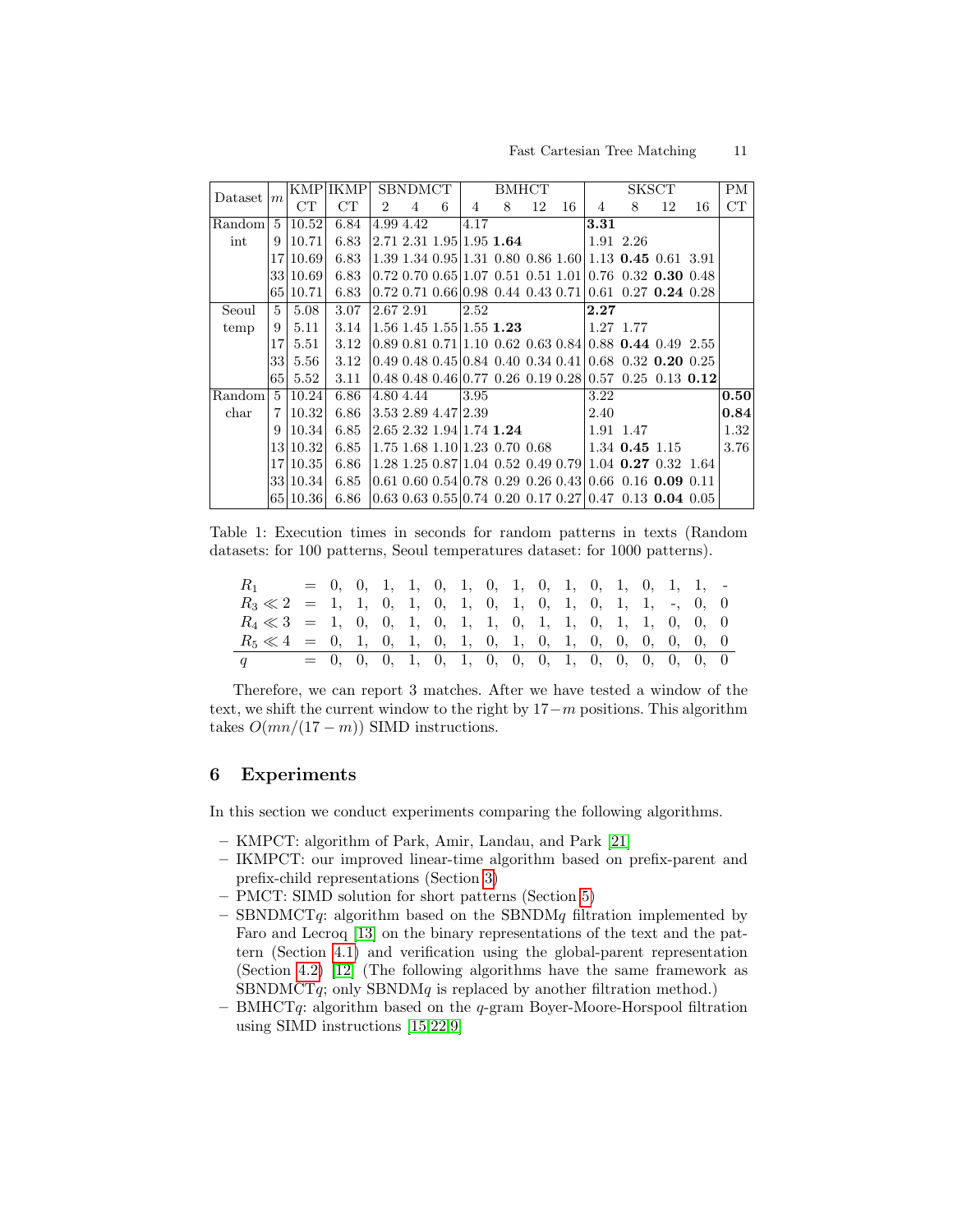<span id="page-11-0"></span>12 S. Song et al.



Fig. 3: Execution times for the random character dataset.

– SKSCTq: algorithm based on the q-gram Alpha skip search filtration using SIMD instructions [\[8,](#page-12-12)[7\]](#page-12-11)

We tested for two random datasets and one real dataset, which is a time series of Seoul temperatures. The first random dataset consists of 10,000,000 random integers. The second random dataset consists of 10,000,000 random characters. The Seoul temperatures dataset consists of 658,795 integers referring to the hourly temperatures in Seoul (multiplied by ten) in the years 1907-2019. In general, temperatures rise during the day and fall at night. Therefore, the Seoul temperatures dataset has more matches than random datasets. We picked 100 random patterns per pattern length from random datasets and 1000 random patterns per pattern length for the Seoul temperatures dataset.

The experimental environments and parameters are as follows. All algorithms were implemented in C++11 and compiled with GNU C++ compiler version 4.8.5, and O3 and msse4 options were used. The experiments were performed on a CentOS Linux 7 with 128GB RAM and Intel Xeon CPU E5-2630 processor.

Table [1](#page-10-0) shows the total execution times of Cartesian tree matching algorithms for random patterns (including the preprocessing). The best results are boldfaced. We choose the best results of the random character dataset from each algorithm regardless of  $q$  and present them in Fig. [3](#page-11-0) (except KMPCT because of readability). Our linear-time algorithm IKMPCT improves upon algorithm KMPCT of [\[21\]](#page-13-3) by about 35%. In the random character dataset, PMCT is the fastest algorithm for short patterns. However, as the pattern length grows, algorithms based on the filtration method are much faster in practice. It can be seen that SKSCT is the fastest algorithm in most cases. When the pattern length is equal to 9, BMHCT utilizing 8-grams is the fastest algorithm, irrespective of the datasets. As pattern length grows, SKSCT utilizing 12-grams becomes the fastest algorithm.

Regardless of the data type, the results are almost consistent. In details, however, there are several differences. First, filtration algorithms, especially SKSCT algorithms, are slower at the Seoul temperatures dataset relatively. It's because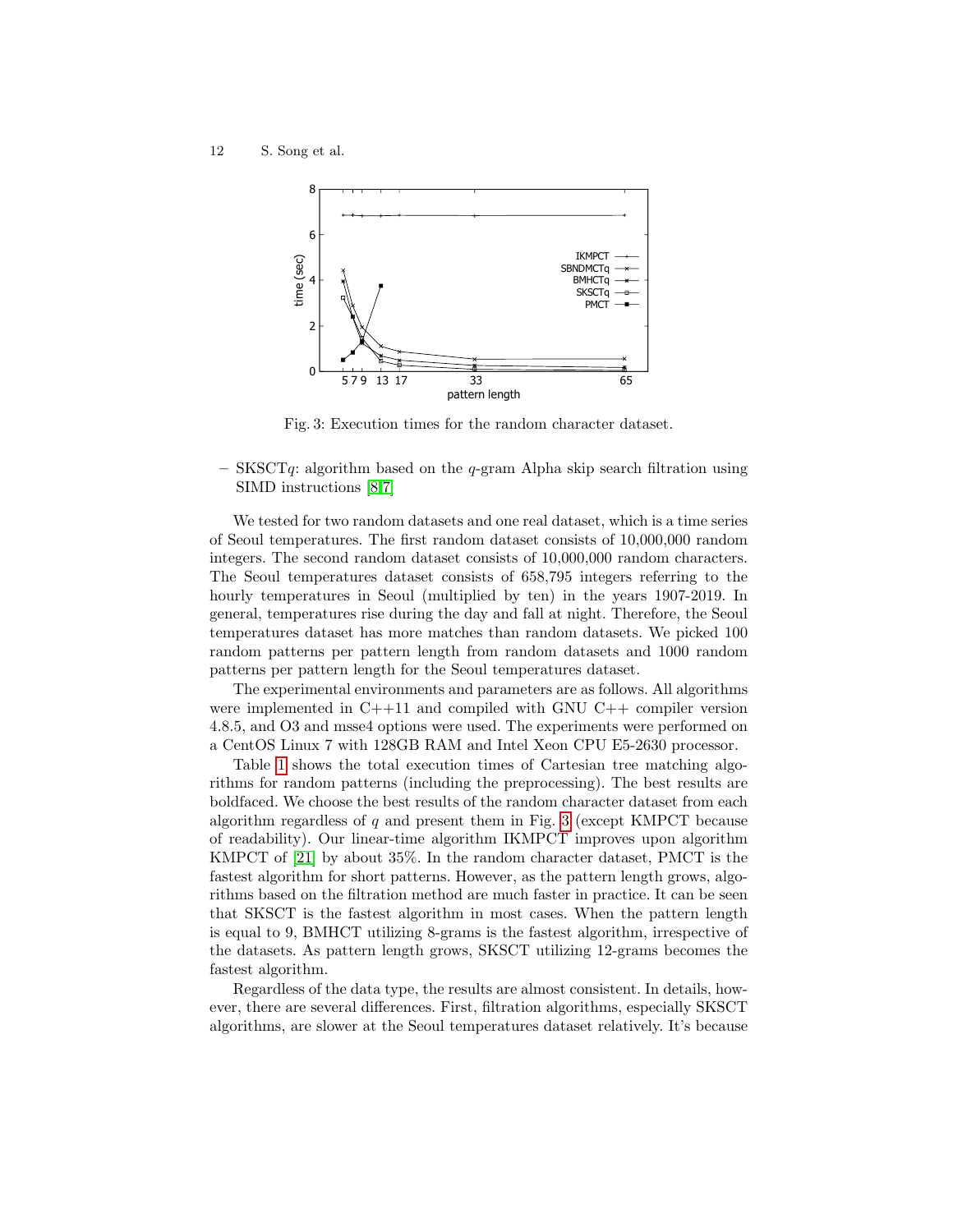there are more matches in the Seoul temperatures dataset. Second, when  $q$ is large, BMHCT and SKSCT algorithms are faster in the random character dataset than in the random integer dataset. It's because the maximum number that we can compute in parallel is 16 in the character dataset while it is 4 in the integer dataset.

Acknowledgments. Song, Ryu and Park were supported by Collaborative Genome Program for Fostering New Post-Genome industry through the National Research Foundation of Korea(NRF) funded by the Ministry of Science ICT and Future Planning (No. NRF-2014M3C9A3063541).

## References

- <span id="page-12-2"></span>1. Amir, A., Aumann, Y., Landau, G.M., Lewenstein, M., Lewenstein, N.: Pattern matching with swaps. Journal of Algorithms  $37(2)$ ,  $247-266$  (2000)
- <span id="page-12-4"></span>2. Amir, A., Cole, R., Hariharan, R., Lewenstein, M., Porat, E.: Overlap matching. Information and Computation  $181(1)$ , 57–74 (2003)
- <span id="page-12-0"></span>3. Amir, A., Farach, M., Muthukrishnan, S.: Alphabet dependence in parameterized matching. Information Processing Letters 49(3), 111–115 (1994)
- <span id="page-12-3"></span>4. Amir, A., Lewenstein, M., Porat, E.: Approximate swapped matching. Information Processing Letters 83(1), 33–39 (2002)
- <span id="page-12-1"></span>5. Baker, B.S.: A theory of parameterized pattern matching: Algorithms and applications. In: Proceedings of the Twenty-fifth Annual ACM Symposium on Theory of Computing. pp. 71–80. ACM (1993)
- <span id="page-12-5"></span>6. Burcsi, P., Cicalese, F., Fici, G., Liptak, Z.: Algorithms for jumbled pattern matching in strings. International Journal of Foundations of Computer Science  $23(2)$ , 357–374 (2012)
- <span id="page-12-11"></span>7. Cantone, D., Faro, S., Kulekci, M.O.: The order-preserving pattern matching problem in practice. Discrete Applied Mathematics (2018)
- <span id="page-12-12"></span>8. Charras, C., Lecroq, T., Pehoushek, J.D.: A very fast string matching algorithm for small alphabets and long patterns. In: Combinatorial Pattern Matching. pp. 55–64 (1998)
- <span id="page-12-10"></span>9. Chhabra, T., Kulekci, M.O., Tarhio, J.: Alternative algorithms for order-preserving matching. In: Proceedings of the Prague Stringology Conference 2015. pp. 36–46 (2015)
- <span id="page-12-9"></span>10. Chhabra, T., Tarhio, J.: A filtration method for order-preserving matching. Information Processing Letters 116(2), 71–74 (2016)
- <span id="page-12-8"></span>11. Cho, S., Na, J.C., Park, K., Sim, J.S.: A fast algorithm for order-preserving pattern matching. Information Processing Letters 115(2), 397–402 (2015)
- <span id="page-12-7"></span>12. Durian, B., Holub, J., Peltola, H., Tarhio, J.: Improving practical exact string matching. Information Processing Letters 110(4), 148–152 (2010)
- <span id="page-12-14"></span>13. Faro, S., Lecroq, T., Borzi, S., Mauro, S.D., Maggio, A.: The string matching algorithms research tool. In: Proceedings of the Prague Stringology Conference 2016. pp. 99–113 (2016)
- <span id="page-12-6"></span>14. Fredriksson, K., Grabowski, S.: Practical and optimal string matching. In: String Processing and Information Retrieval. pp. 376–387 (2005)
- <span id="page-12-13"></span>15. Horspool, R.N.: Practical fast searching in strings. Software: Practice and Experience  $10(6)$ , 501–506 (1980)